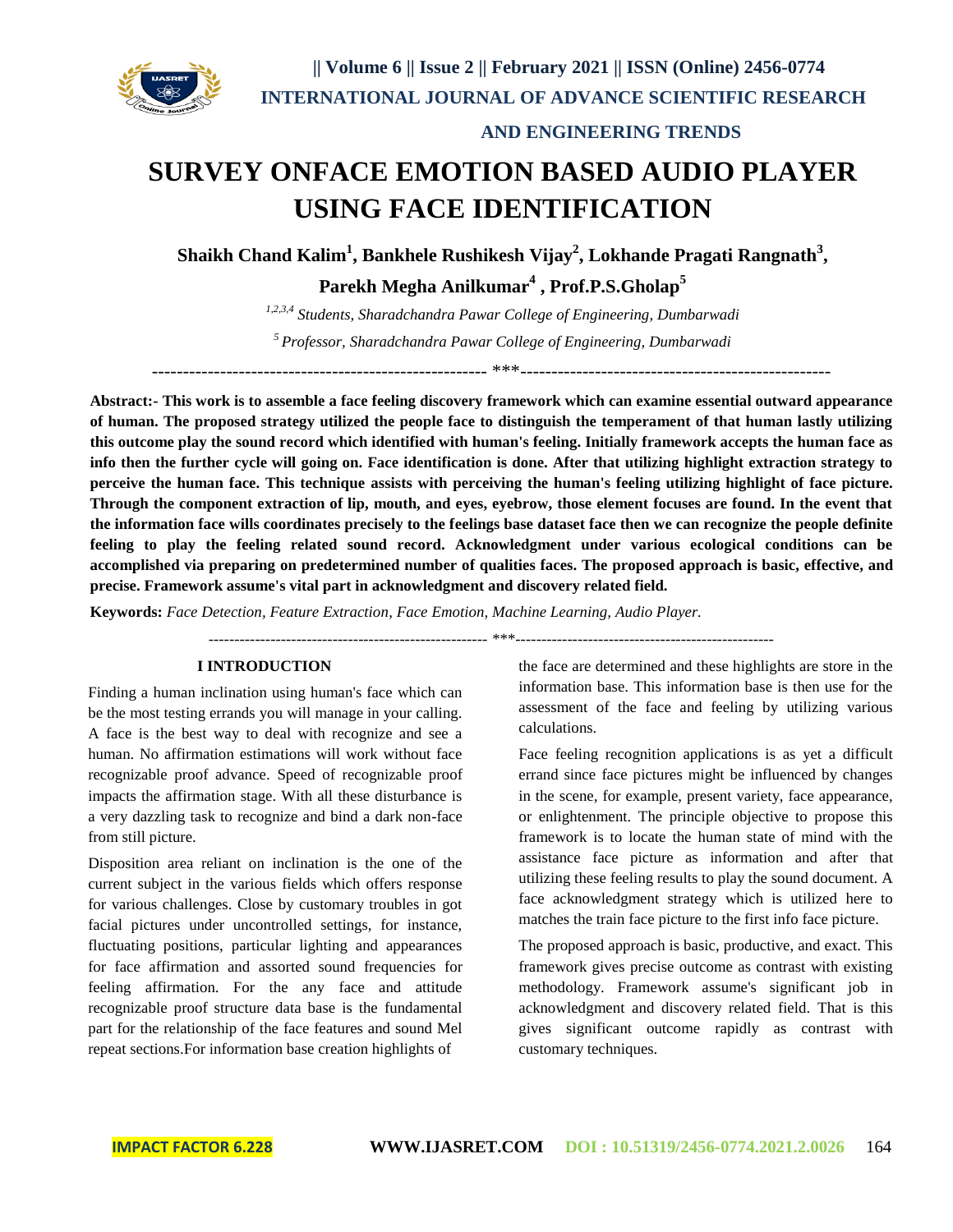

# **|| Volume 6 || Issue 2 || February 2021 || ISSN (Online) 2456-0774 INTERNATIONAL JOURNAL OF ADVANCE SCIENTIFIC RESEARCH**

## **AND ENGINEERING TRENDS**

## **II. RELATED WORK**

| <b>Author</b>                                                                            | <b>Dataset</b>                                                    | <b>Algorithms</b>                                                                                                      | <b>Observations</b>                                                                                                                                                                                                                                                                             | <b>Accuracy</b>                                                                                                                                                                                          | Limitation                                                                                                                                                  |
|------------------------------------------------------------------------------------------|-------------------------------------------------------------------|------------------------------------------------------------------------------------------------------------------------|-------------------------------------------------------------------------------------------------------------------------------------------------------------------------------------------------------------------------------------------------------------------------------------------------|----------------------------------------------------------------------------------------------------------------------------------------------------------------------------------------------------------|-------------------------------------------------------------------------------------------------------------------------------------------------------------|
| Name/Yea<br>r                                                                            |                                                                   |                                                                                                                        |                                                                                                                                                                                                                                                                                                 |                                                                                                                                                                                                          |                                                                                                                                                             |
| Jayalekshm<br>i J, Tessy<br>Mathew.<br>2017                                              | <b>JAFEE</b><br>Dataset                                           | 'Zernike<br>moments',<br>'LBP'and 'DCT<br>transform'.<br>SVM, Random<br>Forest and KNN<br>classifier                   | For feature point extraction<br>three methods such as Zernike<br>moments, Local Binary Pattern<br>and Discrete Cosine Transform<br>are discussed. After extraction<br>feature points<br>all<br>the<br>are<br>combined together by means of<br>Normalized Mutual Information<br>Selection method | Experiments<br>are<br>conducted<br><b>JAFFE</b><br>on<br>database<br>and<br>result<br>shows that the system<br>has a recognition rate<br>(accuracy) about 90.14%<br>which is plotted using<br>ROC curve. | future<br>they<br>In<br>plan to conduct<br>related<br>more<br>research on video<br>database<br>by<br>identifying<br>sentiments<br>from<br>each video frames |
| А.<br><b>KALYANI</b><br>Β.<br><b>PREMAL</b><br>ATHA, K.<br><b>RAVI</b><br>KIRAN.<br>2018 | Real time<br>input and<br>CMU<br>MultiPIE<br>database             | Haar cascade is<br>classifier,<br>a<br>Raspberry Pi 3                                                                  | The objective is to develop real<br>time emotion recognition from<br>facial images to recognize basic<br>emotions like happy, neutral,<br>and sad. We have used CMU<br>MultiPIE database, which is a<br>collection of images with a<br>variety of facial expressions                            | Overall accuracy of 94 %<br>with average processing<br>time of 120ms on Linux<br>platform<br>by<br>using<br>Raspberry Pi.                                                                                |                                                                                                                                                             |
| Dolly<br>Reney,<br>Dr.NeetaTr<br>ipaathi.<br>2015                                        | Using<br>Viola-<br>Jones they<br>created<br>database              | Viola-Jones face<br>detection<br>algorithm<br>and<br>KNN classifier<br>is used.                                        | Work is divided into two parts<br>for the storing the features of<br>the face and the features of the<br>voice of human and second<br>evaluation of the face and<br>emotion of the person using the<br>features database                                                                        | The efficiency of the face<br>and<br>emotion<br>reorganization system is<br>94.5 to 97 %.                                                                                                                |                                                                                                                                                             |
| Monika<br>Dubey,<br>Prof.<br>Lokesh<br>Singh.<br>2016                                    | Multiple<br>dataset<br>used<br>for<br>compariso<br>n<br>purposed. | Review<br>on<br>Emotion<br>recognition,<br>Facial<br>expression,<br>Image<br>processing,<br>Human Machine<br>Interface | This work objective is<br>to<br>introduce needs and applications<br>of facial expression recognition.<br>Between Verbal & Non-Verbal<br>form of communication facial<br>expression is form of non-verbal<br>communication but it plays<br>pivotal role                                          | This<br>brief<br>give<br>introduction<br>towards<br>techniques,<br>application<br>and<br>challenges<br>of<br>automatic<br>emotion<br>recognition system.                                                 | $\sim$                                                                                                                                                      |
| Songfan<br>Yang<br>and<br>BirBhanu.<br>2011                                              | GEMEP-<br><b>FERA</b><br>dataset                                  | <b>SIFT</b><br>flow<br>algorithm<br>Local<br>Binary<br>Pattern<br>(LBP)<br>and Local Phase<br>Quantization<br>(LPQ)    | 10-fold cross-validation<br>The<br>result on the training data shows<br>that the higher resolution Avatar<br>reference has the potential to<br>generate better quality of EAI,<br>subsequently,<br>and<br>higher<br>classification rate.                                                        | The result shows that the<br>algorithm eliminates the<br>person<br>specific<br>information for emotion<br>and performs well on<br>unseen data.                                                           |                                                                                                                                                             |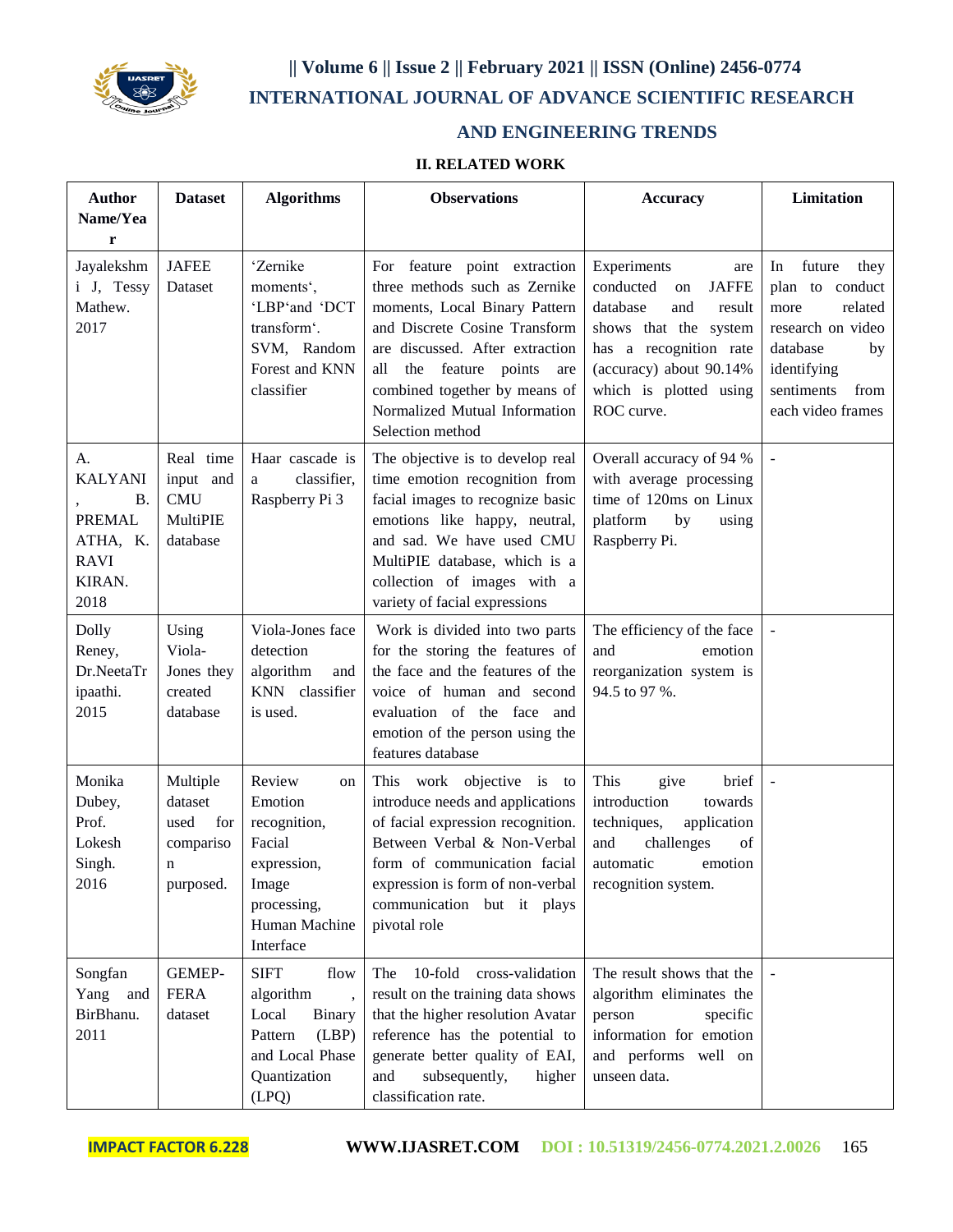

### **AND ENGINEERING TRENDS**

### **III. PROPOSED SYSTEM**

The proposed technique utilized the people face to distinguish the feeling of that human lastly utilizing this outcome to play the music which identified with human's feeling additionally we will get the news information dependent on client inclinations utilizing API. Initially framework takes the human face picture as information then the further cycle will going on. Face identification and eye recognition is done. After that utilizing highlight extraction strategies to perceive the human face for feeling location. These procedures help to identify the human's

feeling utilizing highlight of face picture. Through the element recognition of lip, mouth, and eyes, eyebrow, those component focuses are found. On the off chance that the information face wills coordinates precisely to the feelings based dataset's face then we can recognize the people careful feeling to play the feeling related sound document likewise we will get the online news information dependent on client inclinations utilizing API. Recognition under various natural conditions can be accomplished via preparing on predetermined number of attributes faces.



**Fig 1. Proposed System Architecture**

#### **IV CONCLUSION**

In this paper, we propose a facial expression recognition method using a CNN model which extracts facial features effectively. Compared to traditional methods, the proposed method can automatically learn pattern features and reduce the incompleteness caused by artificial design features. The proposed method directly inputs the image pixel value through training sample image data. Autonomous learning can implicitly acquire more abstract feature expression of the image.

#### **REFERENCES**

[1] Bharati Dixit, Arun Gaikwad, "Facial Features Based Emotion Recognition". ISSN (e): 2250-3021, ISSN (p): 2278-8719 Vol. 08, Issue 8 (August. 2018)

[2] J Jayalekshmi, Tessy Mathew,"Facial expression recognition and emotion classification system for sentiment analysis". 2017 International Conference.

[3] Suchitra, Suja P.ShikhaTripathi, "Real-time emotion recognition from facial images using Raspberry Pi II". 2016 3rd International Conference

[4] Dolly Reney, Neeta Tripathi, "An Efficient Method to Face and Emotion Detection". 2015 Fifth International Conference.

[5] Monika Dubey, Prof. Lokesh Singh, "Automatic Emotion Recognition Using Facial Expression: A Review". International Research Journal of Engineering and Technology (IRJET) Feb-2016.

[6] AnuradhaSavadiChandrakala V Patil, "Face Based Automatic Human Emotion Recognition". International